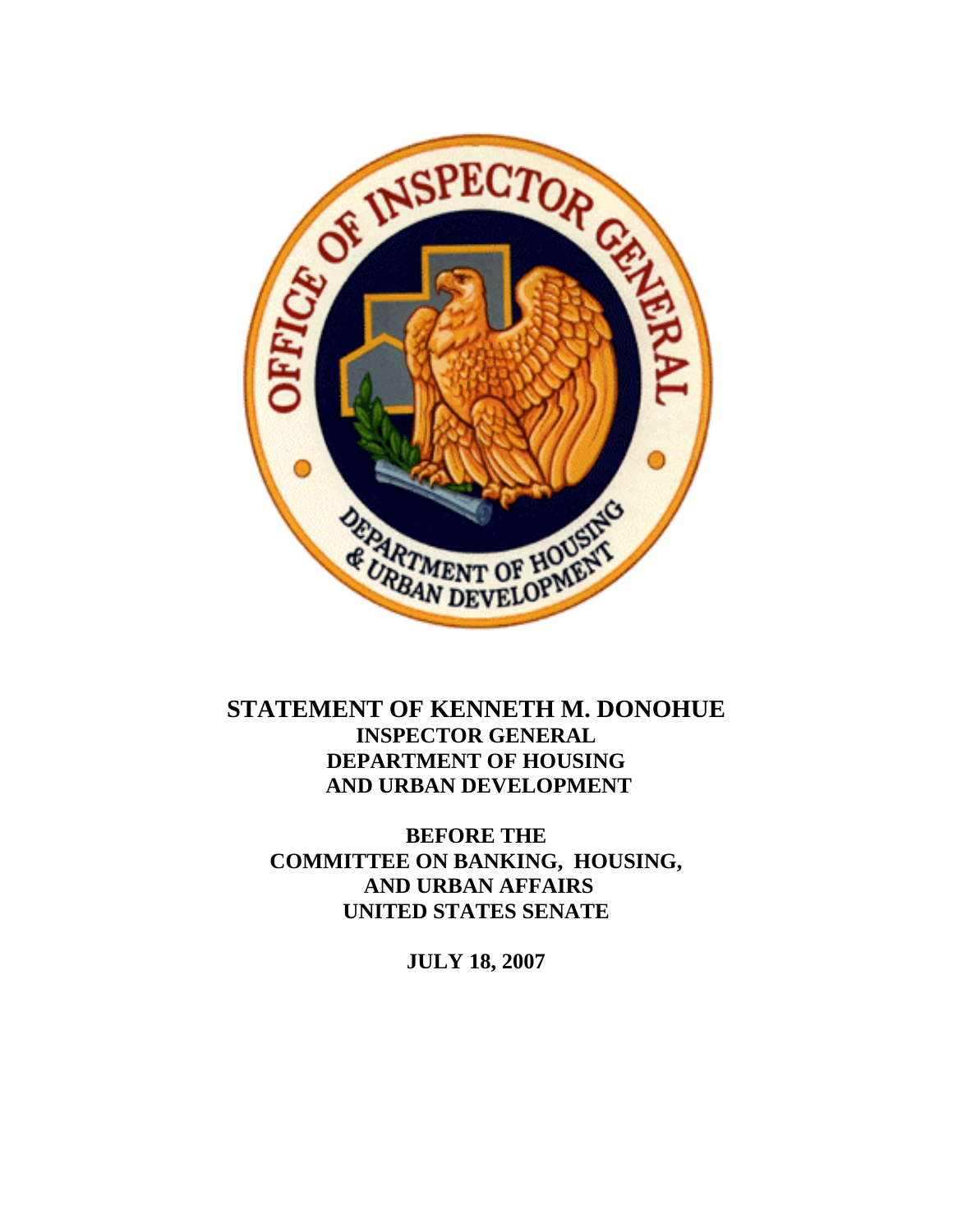Chairman Dodd, Ranking Member Shelby, and members of the Committee; thank you for inviting me to testify today.

## *Background*

The U.S. Department of Housing and Urban Development (HUD) Inspector General is one of the original 12 Inspectors General authorized under the Inspector General Act of 1978. The Office of Inspector General (OIG) has forged a strong alliance with HUD personnel in recommending ways to improve departmental operations and in prosecuting program abuses. The OIG strives to make a difference in HUD's performance and accountability. The OIG is committed to its statutory mission of detecting and preventing fraud, waste, and abuse and promoting the effectiveness and efficiency of government operations. While organizationally located within the Department, the OIG operates independently with separate budget authority. This independence allows for clear and objective reporting to the Secretary and to the Congress.

The Department's primary challenge is to find ways to improve housing and to expand opportunities for families seeking to improve their quality of life. HUD does this through a variety of housing and community development programs aimed at helping Americans nationwide obtain affordable housing. These programs, which include Federal Housing Administration (FHA) mortgage insurance for Single Family and Multifamily properties, are funded through a \$30+ billion annual budget and, in the case of FHA, through mortgage insurance premiums.

One of the largest home mortgage insurers in the world, FHA has provided coverage to over 34 million homes since 1934. Its Single Family programs include insuring mortgage loans to purchase new or existing homes, condominiums, manufactured housing, houses needing rehabilitation, as well as offering reverse equity mortgages to elderly homeowners. FHA insurance protects HUD-approved lenders against losses should a homeowner default on their mortgage loan.

However, in recent years, what may be called a paradigm shift in mortgage lending practices has occurred with devastating impact on FHA market share and its traditional mission. Conventional mortgage lenders, both prime and subprime, offered financing options that attracted low-to-moderate income, first-time, and minority borrowers. These borrowers had previously looked to FHA loan products to buy their homes. Instead, they found that conventional mortgage lenders offered loan products featuring flexible payment and interest options, high loan-to-value (LTV) ratios, and relaxed underwriting guidelines. As a consequence, low-to-moderate income and other borrowers have decreased their usage of FHA's products; FHA's market share in terms of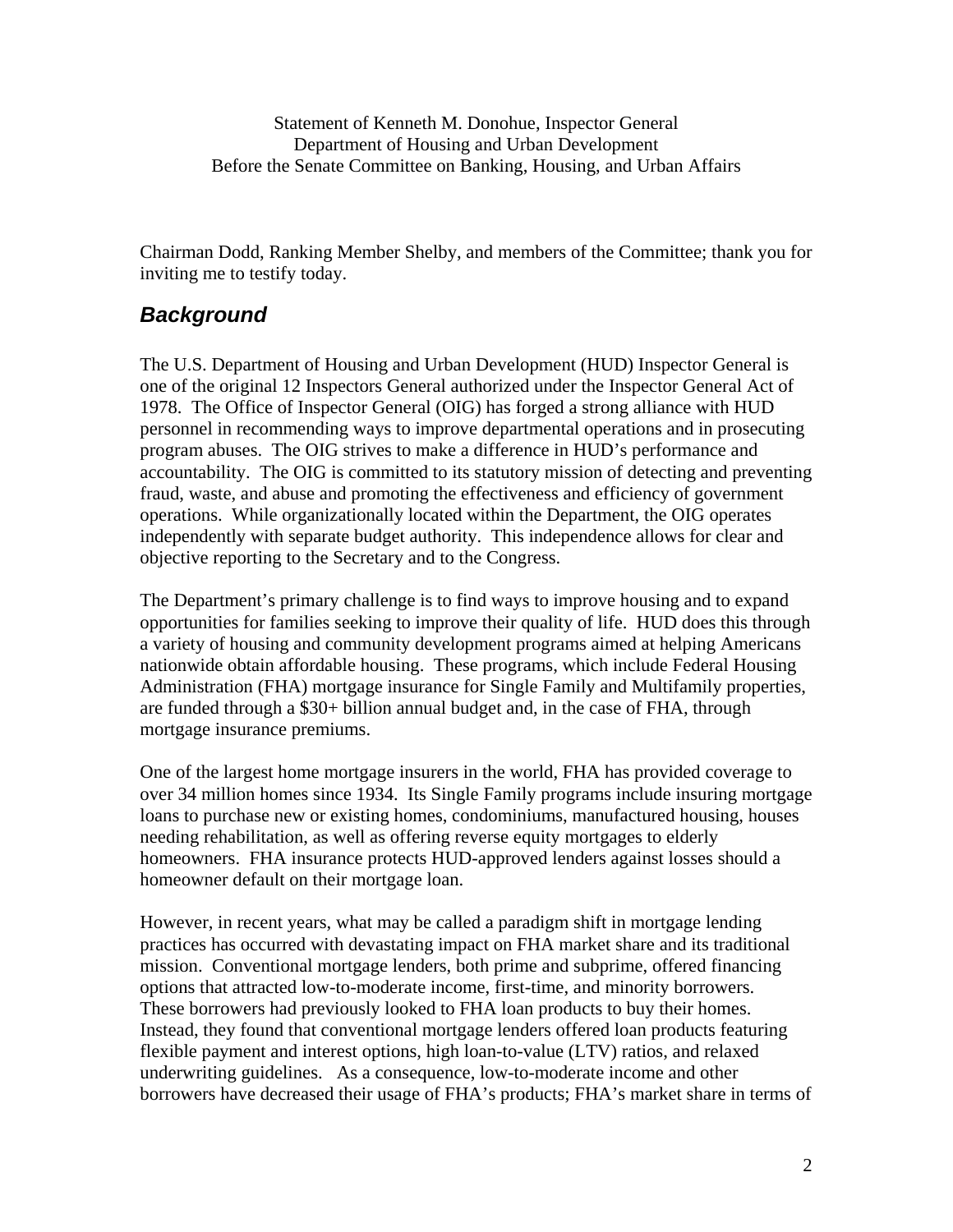numbers of loans fell from 19 percent in 1996 to 6 percent in 2005, with almost all of the decline since 2001. Strikingly, this decrease also affected the very underserved communities FHA has previously seen in its special mission: FHA lost 35% of its Hispanic borrower market, 27% of its African American borrower market, and 25% of minority borrowers overall.

# *OIG Efforts*

 Based upon our review of modernization proposals, we think that one aspect of FHA reform that is lacking is *oversight and enforcement*. With the exception of a single provision in one of the House versions of modernization reform, which expanded one of HUD's Civil Money Penalty statutes, none of the proposals, including HUD's, address oversight or enforcement in a substantive way. Our semi-annual reports make clear that fraud is prevalent in the Single Family program, and, thus, any reform proposal should, we believe, consider such provisions. Our collective work in both auditing and investigation underscores the need for strong FHA oversight. I believe that it is important to highlight for the Committee the history of our OIG efforts to show where we are now in order to understand where we may go.

### *Single Family Fraud*

We continue to compile evidence through our audit and investigative activities of organized groups and individuals who scheme to take advantage of first-time homebuyers and minority customers. These groups and individuals conspire, with or without the borrowers' knowledge, to provide materially false applications, documents and statements to obscure information that would otherwise demonstrate that borrowers do not qualify for the loans they seek or that the property in question does not meet FHA insurance guidelines.

We are also seeing a trend with organized groups in some parts of the country recruiting undocumented aliens to purchase FHA-insured homes. Undocumented aliens are not qualified to purchase FHA-insured homes due to their immigration status. As a result, this group is often preyed upon by unscrupulous mortgage professionals who assist them in obtaining fraudulent and stolen social security numbers, tax documents, and employment documents. All too frequently these borrowers soon realize that they are unable to bear the recurring costs associated with homeownership and default on their loan. In turn, these ever increasing defaults degrade entire communities where the organized groups target their efforts.

### *Gulf Coast*

Congress estimates that damage to residential structures will range in the billions of dollars. The devastation caused by Hurricanes Katrina, Rita, and Wilma, and more importantly, the unprecedented volume of Federal assistance provided in reaction to the hurricanes, has created an environment ripe for fraud. FHA Single Family program potential insurance exposure includes more than 328,000 mortgages with an unpaid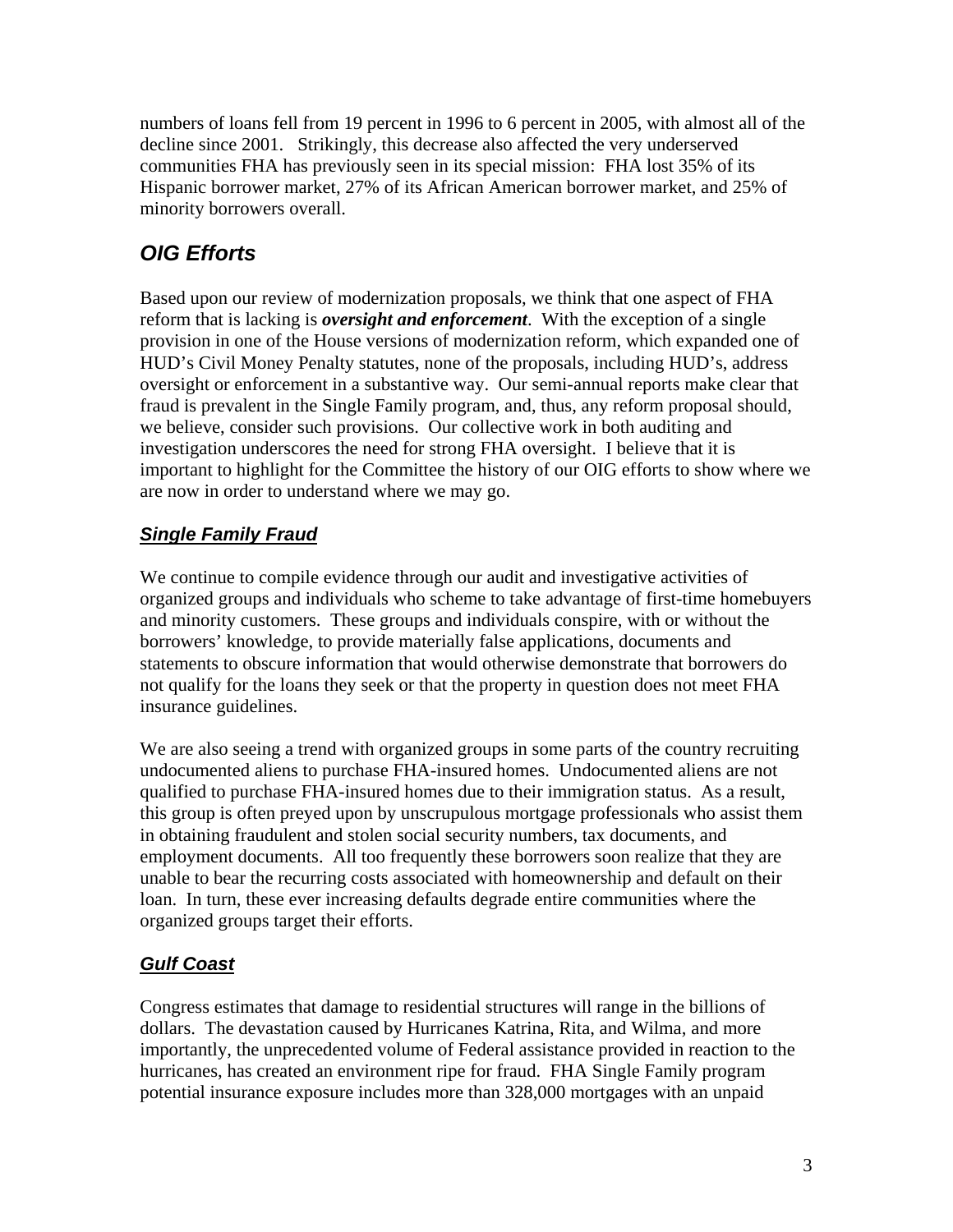principal balance of \$23 billion. The HUD OIG will continue to focus, to the greatest extent possible, on the ultimate disposition and accountability of Single Family insurance claims against the FHA fund.

These practices could be prevented to a large extent by simple information sharing, that could be authorized as part of FHA reform legislation. Since Single Family loan origination fraud frequently involves false statements regarding the identity and income of borrowers, we believe that an automated identity/income verification system similar to that utilized by HUD's Enterprise Income Verification (EIV) program may prove useful in preventing FHA mortgage insurance fraud. Specifically, as HUD secured in the EIV program, we believe that FHA should pursue legislation to gain limited access for FHAapproved mortgagees to the National Directory of New Hires.

We envision an arrangement whereby FHA would obtain three data fields  $(e.g.,$  name, Social Security number, and income) from the directory, and then make these data fields available to FHA-approved mortgagees via an encrypted Web-based system. As a condition of insurance endorsement, FHA-approved mortgagees would be required to access the Web-based system, verify prospective borrower identity and income, and resolve any discrepancies. The EIV has surpassed expectations of fraud prevention and detection in HUD's public and assisted housing programs, and we believe that this proposal could substantially prevent fraud in FHA's Single Family mortgage insurance program.

#### *Examples*

Over the past 3 years, the OIG has issued 190 audit reports in the area of FHA. These FHA-related audit reports identified over \$1.1 billion in questioned costs and funds that could be put to better use. During the same time period, the OIG opened 1,078 mortgage fraud investigations. The following represent a sampling of some of the types of fraud we encounter in the FHA program:

#### **Charlotte, North Carolina**

Seven Charlotte residents were indicted by a federal grand jury on 66 counts relating to conspiracy, wire fraud, bank fraud, making false statements and entries, and money laundering. The Defendants owned and operated a mortgage brokerage corporation. The scheme entailed defrauding HUD and the Government National Mortgage Association (GNMA).

The Defendants executed an elaborate mortgage fraud scheme to generate over 100 loans that were purported to be FHA-insured loans on nonexistent properties. GNMA was required to make the investors whole when the fraud was discovered. The defendants would recruit strawbuyers to secure fraudulent FHA-insured home loans through a builder and these loans, in most cases, were secured by properties that were vacant lots or for homes belonging to legitimate homeowners. The Defendants received the loan proceeds and used the money for their personal benefit and to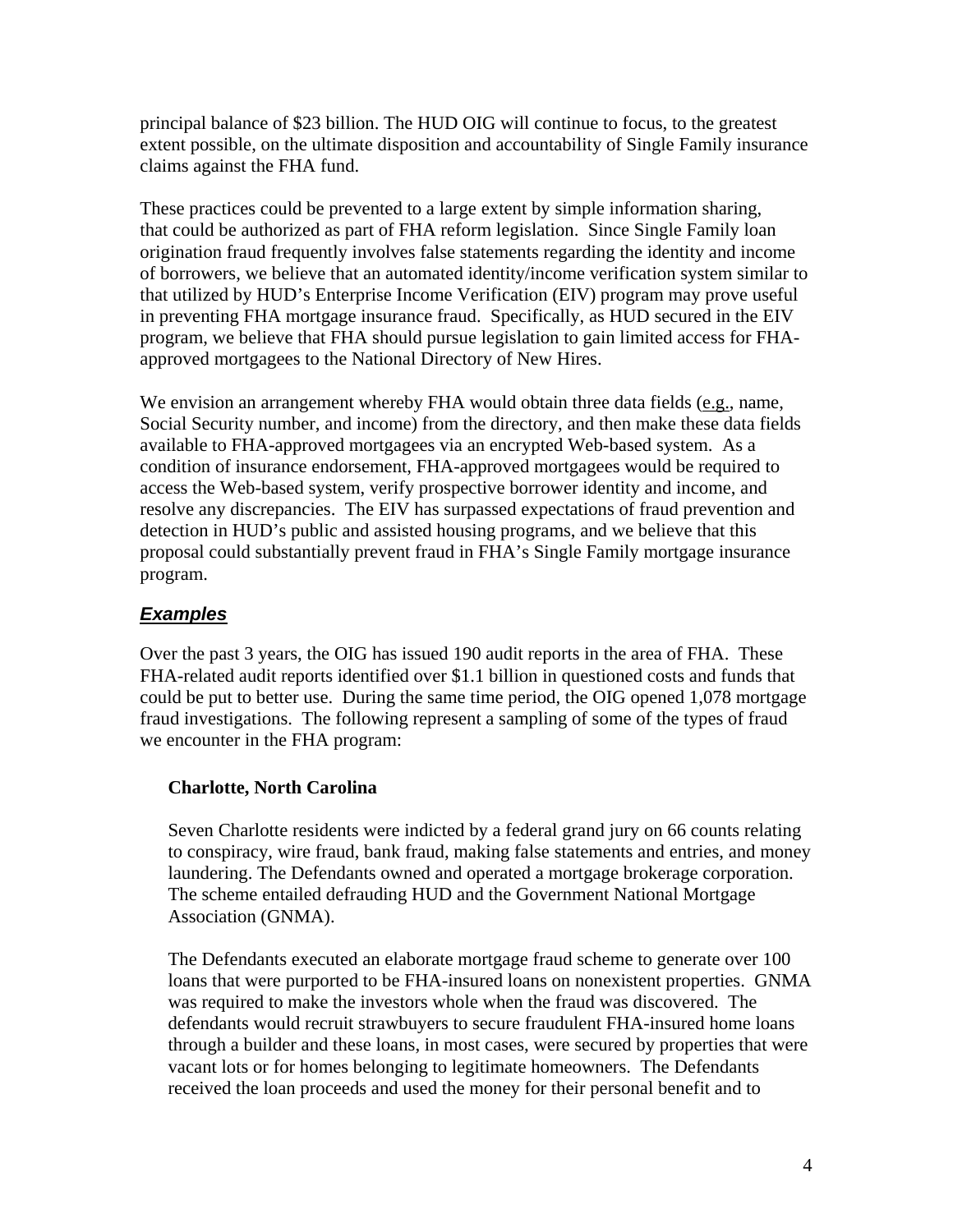advance the fraud scheme. This investigation has resulted in the seizure of assets worth \$8 million.

#### **Detroit, Michigan**

The OIG investigated a large mortgage company in Detroit and found that it submitted to FHA as many as 28,000 loans with underwriter's certifications purportedly signed by one of two FHA-approved underwriters. However, the loans were underwritten by other staff- not FHA approved- who merely signed the underwriters' names on the certifications. OIG referred the matter to the United States Attorney's Office for the Eastern District of Michigan, which entered into a civil settlement valued at in excess of \$40 million.

#### **Baltimore, Maryland**

The OIG has operated a Housing Finance Fraud Task Force in Baltimore for several years in response to Senator Mikulski's concerns about predatory lending focused in this area. Forensic auditors and investigators have been instrumental in stemming 'flipping abuses' in the City of Baltimore and Baltimore County. For example, we initiated an investigation against a group known as the Bel Air 'flippers,' in reality a practicing title attorney and his investor/real estate agent conspirators who defrauded mortgage lenders on scores of properties that were quickly resold to strawbuyers at exorbitant profits. FHA and conventional loans were both exploited by these individuals. They were convicted, incarcerated, and ordered to pay restitution for their crimes.

#### *Risk Mitigation and Fraud Deterrence*

Over the last two years, FHA has made changes to its operations to increase efficiency in the processing of loans for insurance endorsement. Higher performing lenders now can endorse loans for FHA insurance without prior review by FHA. FHA appraisal requirements now mirror those of conventional market appraisals. Eligibility criteria for FHA loans in the hurricane-impacted Gulf States have been relaxed. These are just a few examples of how FHA has actively deregulated its programs to compete with the private sector.

A remedy to reduce fraud in mortgage loan programs is in the emergent stages. Mortgage bankers are beginning to use predictive models that screen loan applications for fraud at pre-funding. FHA needs to move beyond post endorsement monitoring and embrace this new technology through policy and programmatic changes, as part of FHA reform.

 I want to emphasize that the Office of Inspector General is committed to working collectively with FHA management to deter fraud and abuse of its Single Family program. We also want to provide support to the Mortgage Bankers Association in this effort. In 2006, the Mortgage Bankers hosted a fraud symposium, which we attended and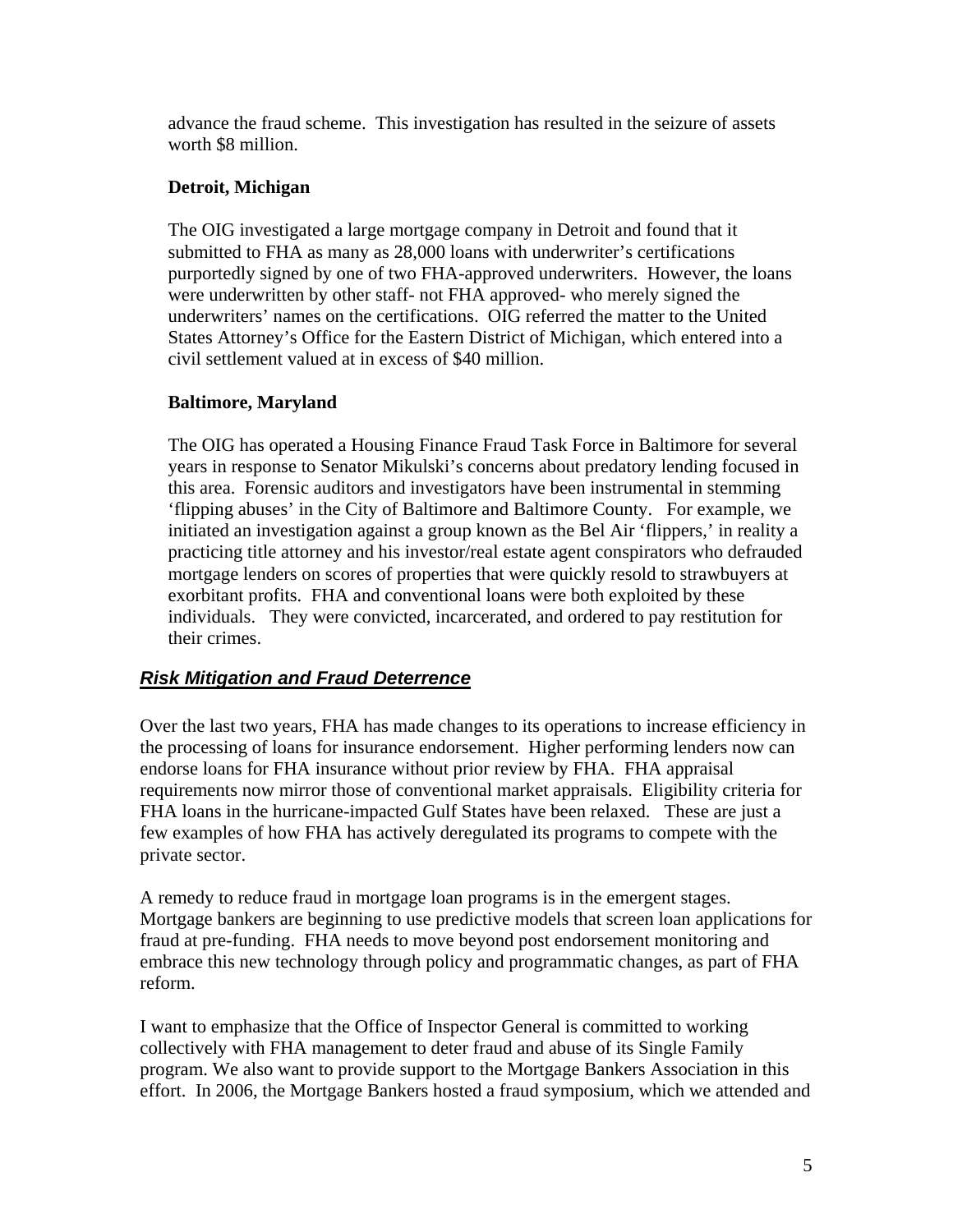were an active participant. We hope such collaboration will continue to serve as a model for all our future cooperative efforts.

## *The Reform Challenge*

Your invitation letter asked that I address and state my views on HUD's proposals for modernizing FHA. FHA reform is about recovering market share, competing on a level turf with private sector mortgage lending, and improving the financial solvency of the Mutual Mortgage Insurance (MMI) Fund. Our reading is that the reform is not about offering a way out of trouble, despite the headlines in the news lately, for those borrowers with high loan-to-value conventional and subprime loans in foreclosure.

I spent seven years at the Resolution Trust Corporation as Assistant Director for Investigations, uncovering the fraud and abuse among directors of the failed savings and loan institutions. I have seen first hand the damaging results of a solely profit-driven industry, which ultimately cost the American taxpayer billions of dollars. With the current trend of rising interest rates and the resulting payment shock as adjustable rate mortgages reset, coupled with low home appreciation, we can expect to see increasing delinquency and foreclosure rates for some time.

As a mortgage insurer, FHA pays the ultimate cost of loans that go bad. Lenders are made whole, but FHA seldom recovers that cost in reselling the properties to the public. FHA loses an average of 30% of each insurance claim it pays, when sales costs are netted against the payout to the lender/claimant.

### *FHA Risk*

Does this scenario mean FHA faces an immediate financial crisis? Not based on the recent actuarial findings that estimate a capital ratio of 6.82 percent for the MMI Fund that well exceeds the 2 percent capital ratio mandated by the 1990 Cranston-Gonzalez National Affordable Housing Act. FHA actuaries found the MMI Fund to be adequately capitalized to defray expected claims over the next decade including losses from the hard hit Gulf Coast region, which is estimated at \$613 million. Revenue shortfalls from insurance premiums were predicted, but these shortfalls were offset by expected interest income from Treasury investments.

This capital ratio was accumulated over a period of several years when the MMI Fund maintained a negative credit subsidy rate, meaning estimated cash inflows exceeded estimated cash outflows. However, FHA's FY 2008 budget submission casts a somewhat different light as it concerns the risk of the MMI Fund. It states: "*Because of adverse loan performance and improved estimation techniques, the base line credit subsidy rate for FHA's single family program—assuming no programmatic changes—is positive, meaning that total costs exceed receipts on a present value basis, and therefore would require appropriations of credit subsidy budget authority to continue operation. The 2008 baseline includes no budget authority to cover these costs and assumes FHA would*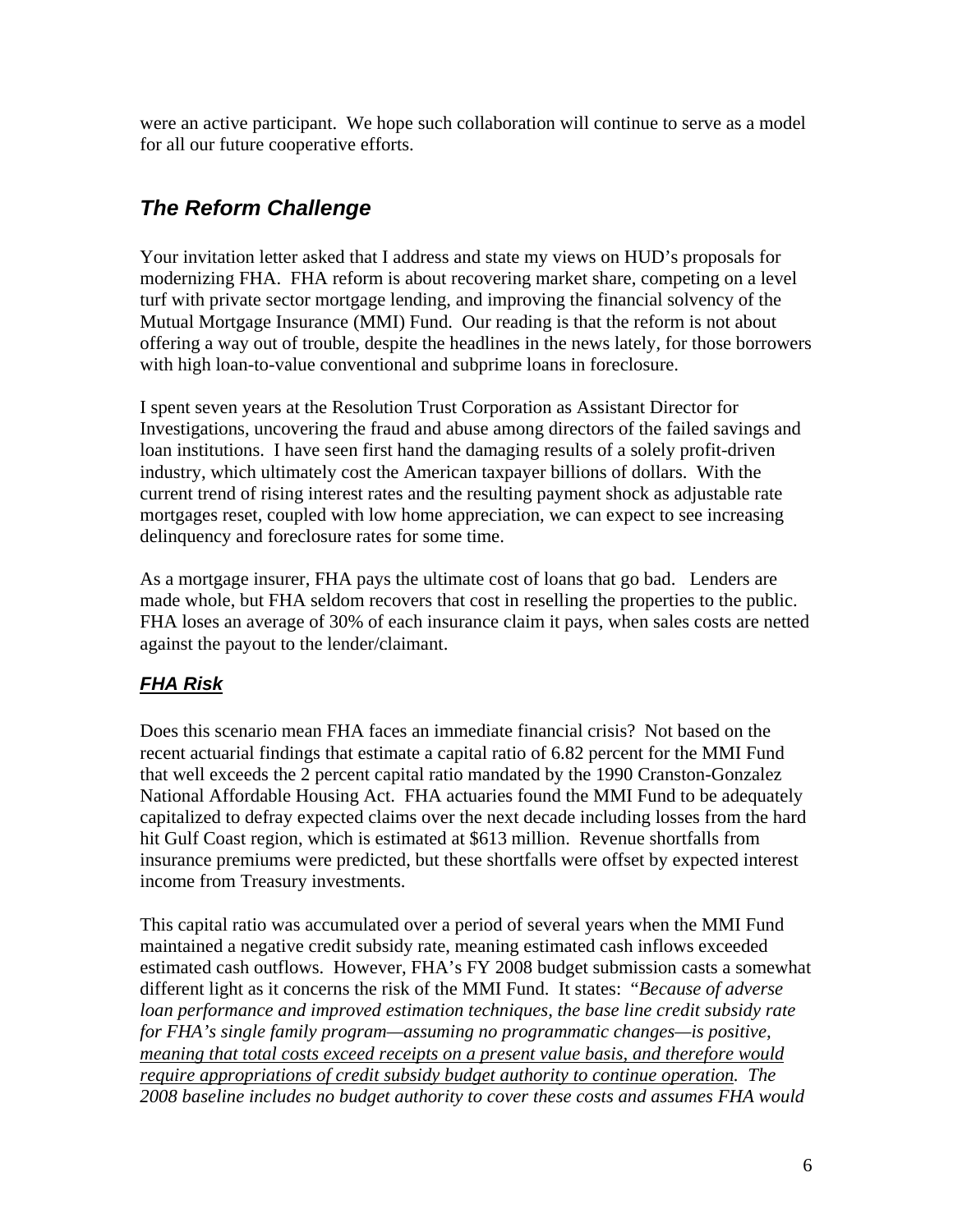*use its existing authorities to increase premiums to avoid the need for credit subsidy appropriations. Under the Budget's proposals, FHA will be able to set premiums that are based on risk and are sufficient to avoid the need for credit subsidy appropriations."(emphasis added)*

Because FHA's FY 2008 business is projected to be riskier than prior years, FHA may be really left with only two choices: to request a credit subsidy by means of appropriations or to increase its premiums to avoid an estimated shortfall of \$143 million in FY 2008.

FHA's response to this impending predicament is through the passage of FHA modernization reform. In earlier testimony, the FHA Commissioner stated, "…the FHA bill proposes changes that will strengthen FHA's financial position, improving FHA's ability to mitigate and compensate risk. The proposed changes would permit FHA to operate like every other insurance company in the nation, pricing its products commensurate with the risk, as opposed to having some clients pay too much and some too little." I do note that some of the FHA reform proposals —which include zero-down payment loans, risk-based premiums, and higher mortgage limits—seem to be directed at expanding FHA's reach to the higher income housing market. A market reach, it may seem, that could go beyond its mission to serve the underserved: the low-to-moderate income family, the first-time homebuyer, and the minority borrower.

#### *Zero Down Payment and Seller-Assisted Down Payment Assistance*

We believe FHA should be wary of inviting future claim risks by insuring 100 percent and greater (after financing closing costs and insurance premiums) loan-to-value loans. If the proposal were to advance despite such sober concerns, prudent underwriting standards must be developed, loan performance tracked, and program modifications timely made, if these borrowers default at unacceptable rates.

FHA is currently experiencing higher default and claim rates on seller-funded nonprofit down payment assisted loans provided by Nehemiah, Ameridream, and other nonprofit organizations. These mortgages are effectively zero down payment loans (100 percent loan-to-value), because the sellers typically raise the price of the homes to cover the down payment amount. GAO reported in 2005 the probability of such loans resulting in an insurance claim was 76 percent higher than comparable loans without such assistance. It is reasonable to conclude that zero down payment loans could represent a comparable insurance risk.

The OIG testified before the House recently concerning seller-funded down payments. Our message was to strongly support HUD and FHA, and the proposed Rule (72 Fed. Reg. 27048 (May 11, 2007)), to effectively ban this practice in FHA lending. The current President of one of the largest seller-assisted down payment providers recently wrote an opinion piece that was published in the Wall Street Journal. He pressed that, in his view, we need to "send the Inspector General of HUD to charm school." While my wife would have objected to that assertion, I nevertheless cannot stress enough the importance of implementing the proposed rule, without material changes as part of FHA reform.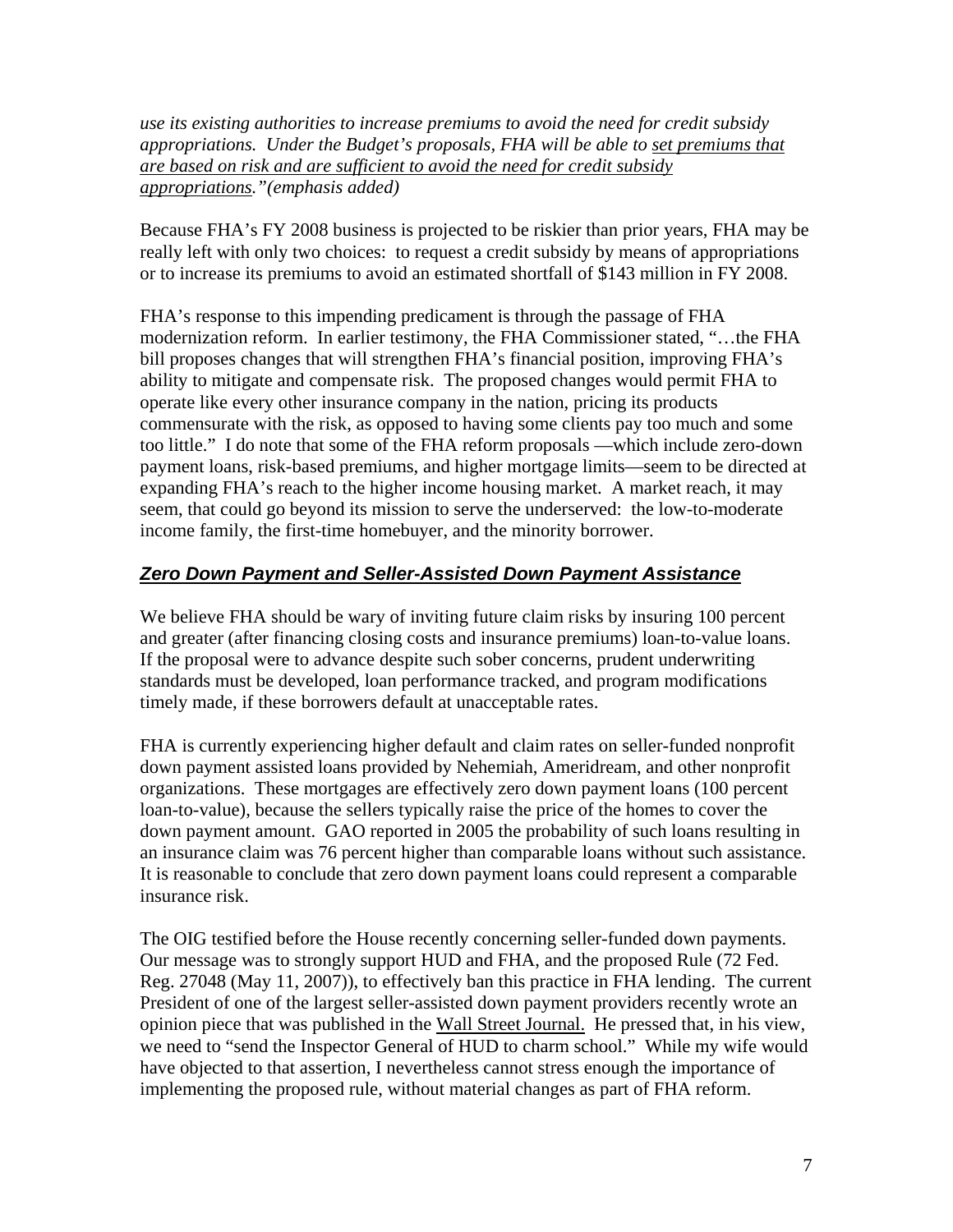In 1999, we initially questioned the legal validity of the 'nonprofit gift' as a quid pro quo transaction rather than one made gratuitously without consideration, as fits the definition of a gift. The OIG has conducted substantial audit work at selected FHA lenders that approved loans with nonprofit down payment assistance. Three recent examples provide evidence of how these programs can adversely impact FHA borrowers:

**America's Mortgage Resource, Inc.** (Audit Report No. 2006-FW-1006; March 28, 2006). A branch manager formed an identity-of-interest nonprofit entity to provide gifts for loans initiated by America's Mortgage. However, this entity was never granted nonprofit eligibility by the IRS as its down payment gift program was determined not to provide a charitable service. Nevertheless, America's Mortgage closed 73 FHA loans with down payment gifts through the entity, 38 percent of which were seller funded through increased sales prices. The markups ranged from \$1000 to \$13,000 depending on the cash needs of the borrowers to close the loans. The entity collected a 1 percent processing fee for each of the ineligible gifts.

**K. Hovnanian American Mortgage** (Audit Report No. 2006-FW-1004; January 26, 2006). In this case, a K. Hovnanian identify-of-interest homebuilding company provided gifts to nonprofits for loans underwritten by a K. Hovnanian lender that increased the sales prices of the homes. K. Hovnanian agreed to refund the fees inappropriately charged to the borrowers.

**Broad Street Mortgage** (Audit Report No. 2005-FW-1010; May 26, 2005). Audit testing of the lender's loan files found documentary evidence showing that sellers increased sales prices to cover the cost of "donations" to down payment assistance providers. Correspondence between lender staff cited specific amounts needed from sellers to close the loan, the price markups required to fund the sellers' 'gifts.'

The results of these and other audits have validated our early findings on the overall program risk to the FHA insurance fund associated with nonprofit down payment assistance. In addition to specific audits of down payment assistance providers, we conducted comprehensive analyses looking in depth at these loans as they increasingly consumed a larger share of FHA loan originations. Our audit results concluded that HUD allowed nonprofit organizations to operate programs that circumvented FHA requirements. We found that the down payment loan transactions did not meet the intent of FHA requirements in that the assistance was not a true gift from the nonprofit; default rates for buyers receiving such assistance were significantly higher than for other FHA loans; and, sellers raised the sales prices of properties to cover the cost of the assistance programs causing buyers to finance higher loan amounts. We recommended that HUD implement a proposed rule to eliminate such programs and it is now in the rulemaking process. We have not been the only voice of concern. The Government Accountability Office (GAO) has repeatedly cautioned that FHA needed to better manage the risks of FHA-insured loans with down payment assistance.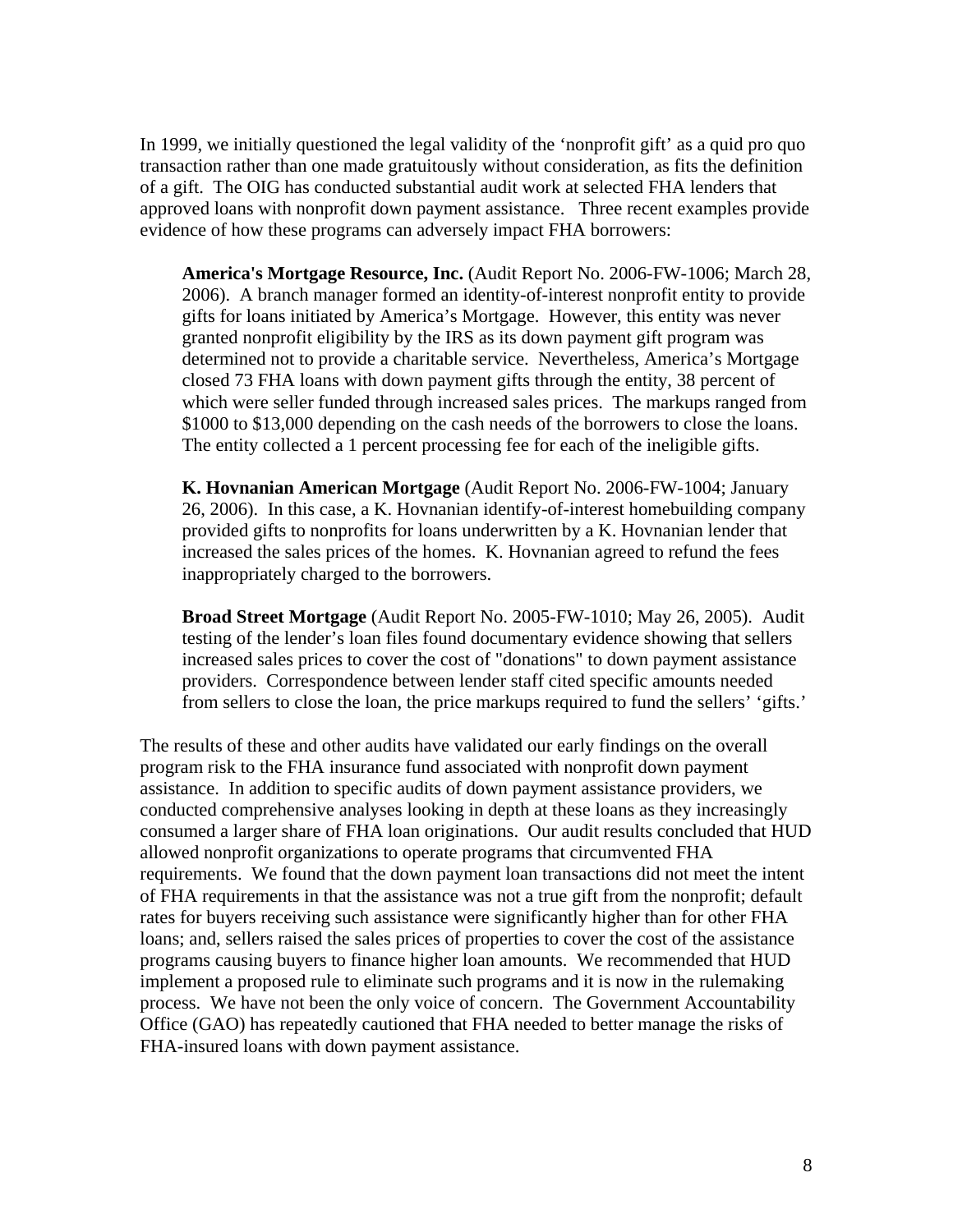#### *Risk-Based Premiums*

As I stated earlier in this testimony, FHA needs to be sure that a risk-based premium structure does not price out the availability of mortgage insurance to the underserved market.

FHA customers traditionally have been first-time homebuyers and minorities, some with credit history problems and marginal reserves to avoid default when facing financial stress. FHA reform will require these higher risk borrowers to pay higher premiums. Risk-based pricing, therefore, may increase the mortgage carrying costs of FHA borrowers that are the least able to afford them. Currently, all FHA-insured borrowers pay an up-front premium of 1.5 percent of the original loan amount, and annual premiums of 0.5 percent of the remaining insured principal balance. Lower-risk borrowers subsidize higher-risk borrowers under this level premium pricing concept. Administratively, the premium billing process is straight forward, the concept/billing readily understood by the borrower, and, most importantly, the collected premiums have been sufficient to maintain fund solvency since 1934.

Moving to a risk-based premium structure could also, by its very complexity, require increased budget authority to make FHA system modifications and impose new administrative/cost burdens on originating and servicing lenders. Further, it could potentially expose the FHA Single Family insurance program to fair housing questions and accusations of "red-lining" unless the decision matrix for pricing is unquestionable.

GAO's recent analysis found that higher-risk borrowers who qualified for FHA insured loans under the level premium structure would have their loan applications rejected under this premium pricing. GAO estimated that approximately 20 percent of FHA's 2005 borrowers would not have qualified for FHA mortgage insurance under the parameters of the risk-based pricing proposal they evaluated. It may be likely that such results, in the event that risk-based premiums are enacted, could prompt accusations of discriminatory practices on the part of both lenders and FHA.

### *Higher Mortgage Limits*

In an assessment of the modernization proposal, one could argue that FHA appears to be strategizing to capture some share of the conventional prime market or borrowers who may not need a government program to acquire homeownership. Moreover, raising FHA area loan limits, especially in the high-cost area ones, may not necessarily help low-tomoderate income families become homeowners. In some markets, raising the base limit would mean that FHA would insure homes well above the median house price statewide, further potentially distancing FHA from its mission, and possibly exposing the MMI Fund to increased risk from regional economic downturns. If the limits for 2-4 unit properties are also included, FHA will be assuming even greater financial risk on what are essentially investment properties.